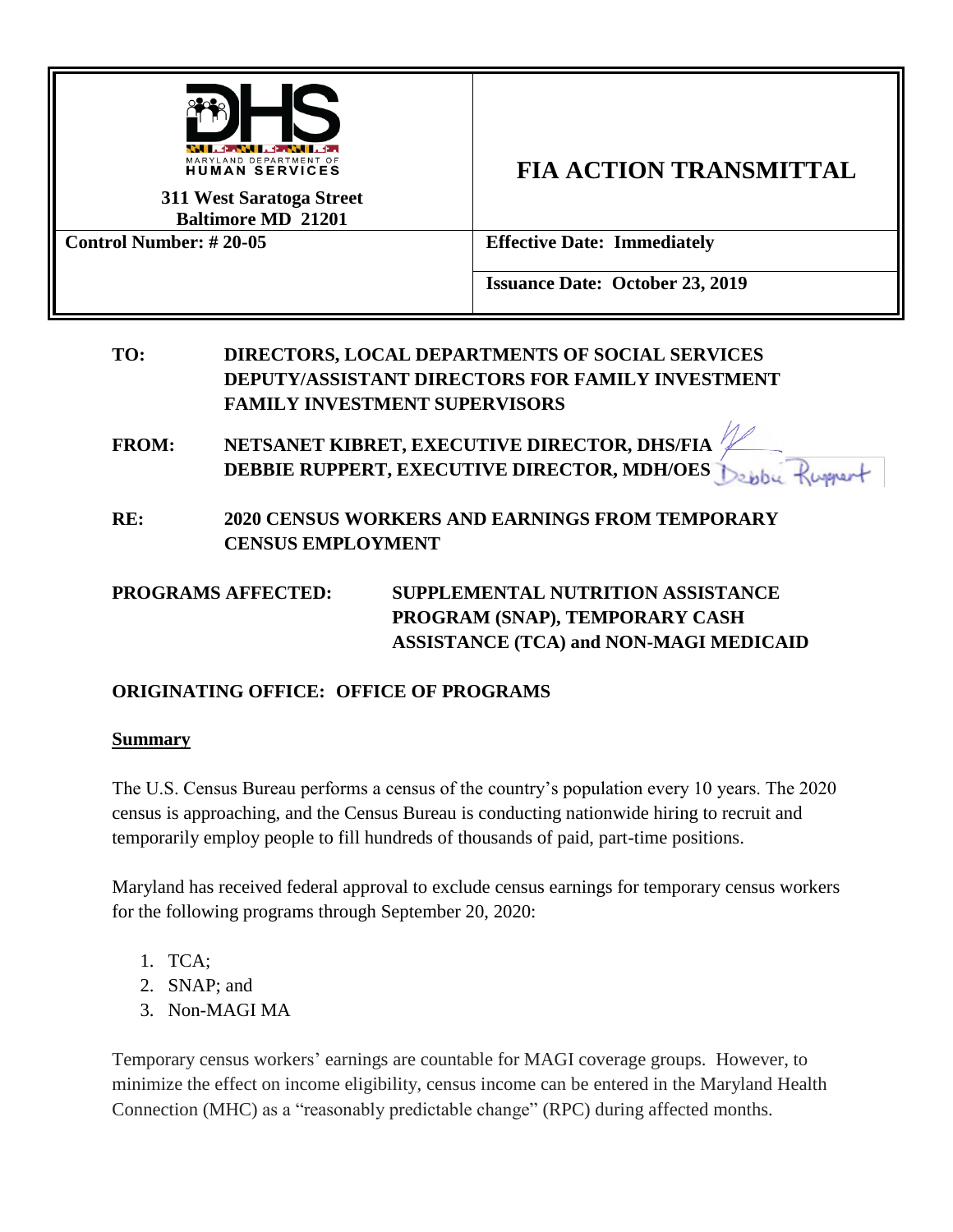The federal approval to disregard this income is beneficial to our customers who obtain this temporary employment. It allows them to gain valuable work experience without a reduction to SNAP or TCA benefits or the loss of Non-MAGI MA coverage.

# **Action Required**

#### Customer Service

These temporary positions are an opportunity for customers who are looking for employment and/or more work experience. Please promote this opportunity and refer customers who are interested to the U.S. Census website [https://2020census.gov/en/jobs.](https://2020census.gov/en/jobs)

#### Case Management

FIA is required to submit to the Food and Nutrition Service (FNS) the following data points on this waiver:

- 1. # of SNAP households with excluded earnings
- 2. # of months income was excluded (average)
- 3. Average monthly benefit for these households
- 4. Average amount of excluded income per household

In order for us to report out on these numbers, it is important to code CARES correctly.

## **CARES Instructions**

Income earned from temporary employment with the Census should be entered on the **ERN1 & ERN2** screens as follows:

## On **ERN1**

- 1. In the **Employer Name** field enter U.S. Census
- 2. Enter the Federal ID number (if available) and complete the Address fields
- 3. In the **Type** field enter '**MS**'
- 4. In the **Begin Date** field enter the date employment began
- 5. Complete all other applicable fields

## On **ERN2**

- 1. Complete the following fields:
	- a. Amount (**Amt**)
	- b. Hours (**Hrs**)
	- c. Verification (**V**)
	- d. Frequency (**Freq**)
- **2.** Narrate your action